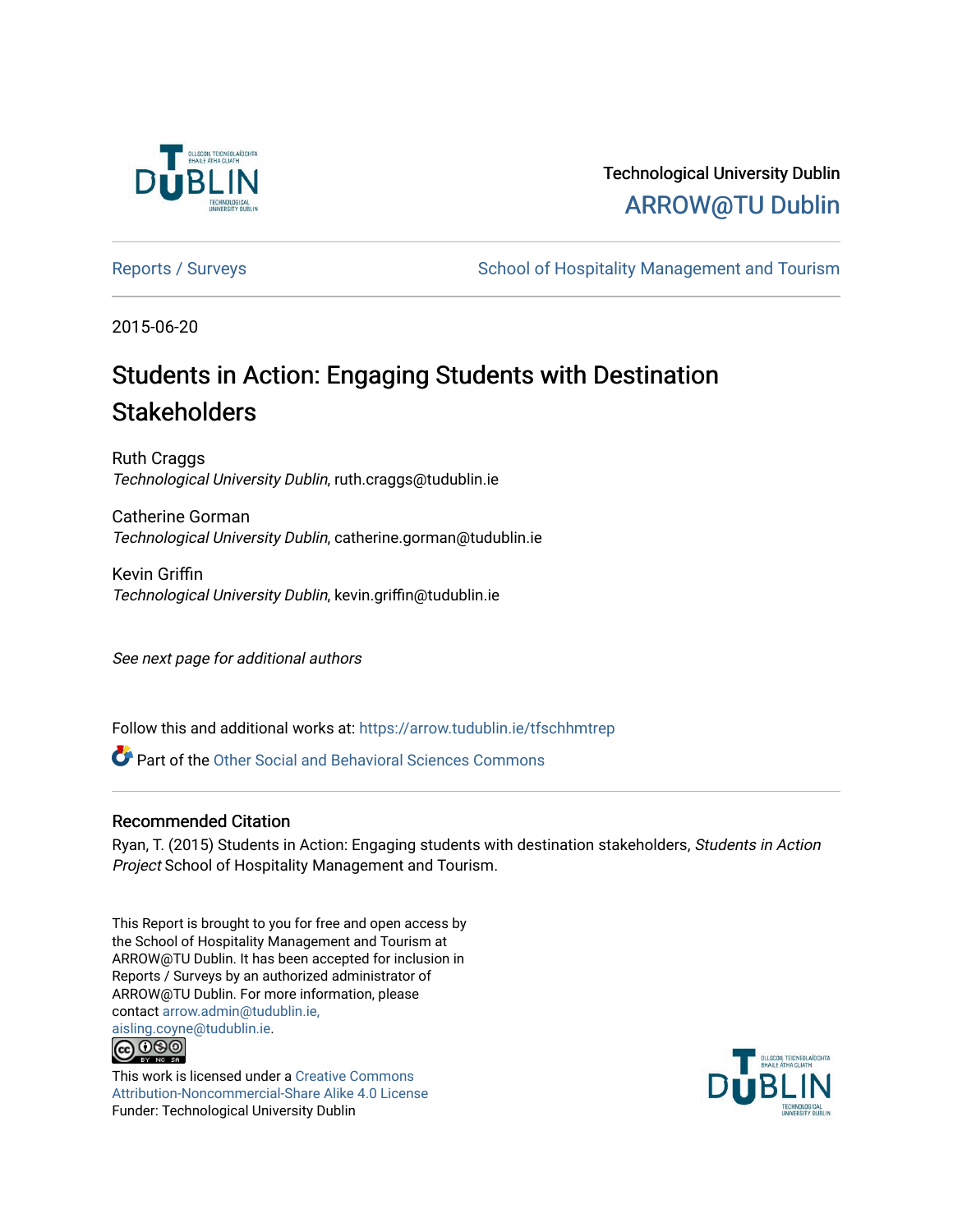# Authors

Ruth Craggs, Catherine Gorman, Kevin Griffin, Ziene Mottiar, Deirdre Quinn, Bernadette Quinn, and Theresa Ryan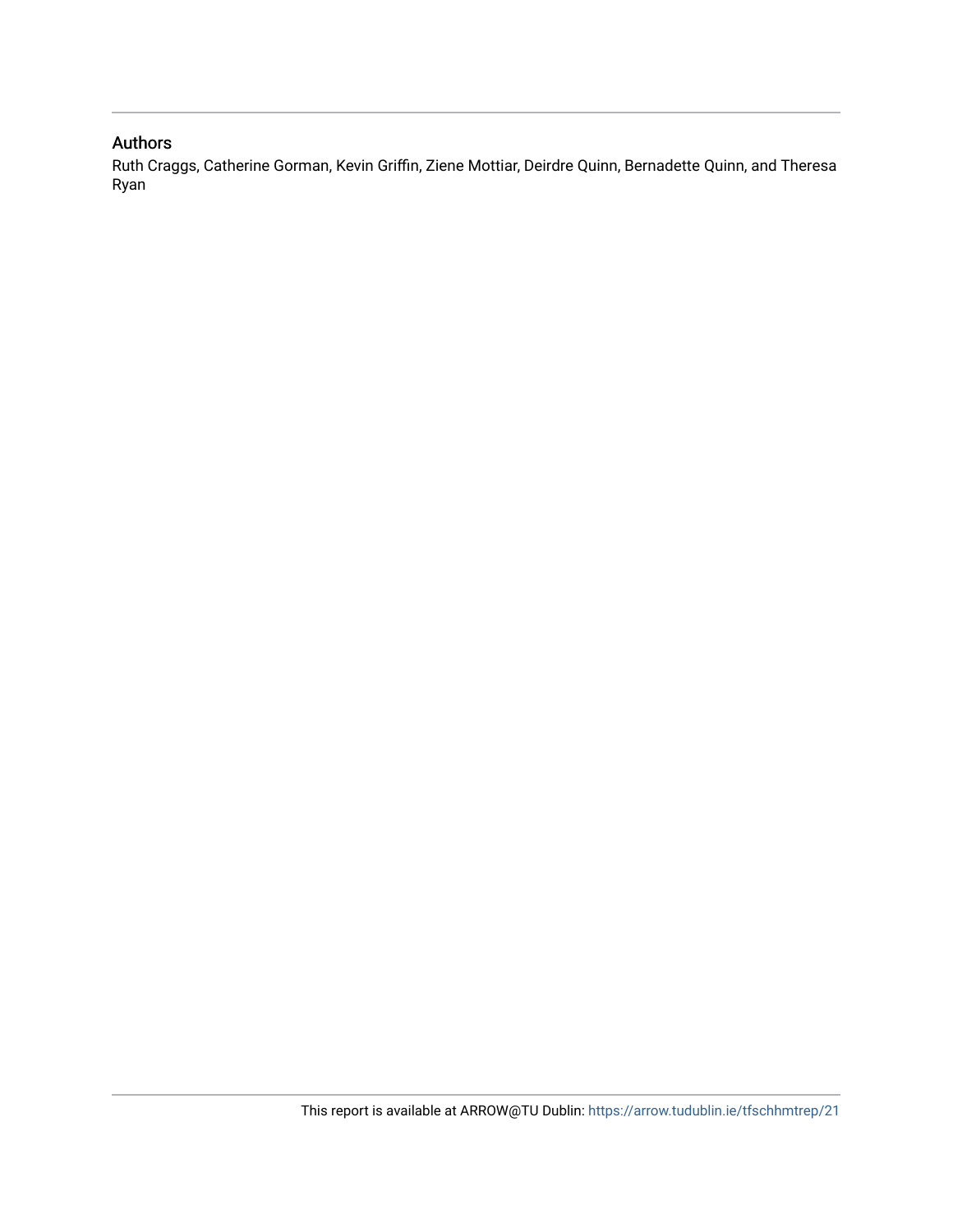#### **Students in Action: Engaging students with destination stakeholders**

Ruth Craggs, Catherine Gorman, Kevin Griffin, Ziene Mottiar, Deirdre Quinn, Bernadette Quinn, Theresa Ryan.

#### **School of Hospitality Management and Tourism**

#### **Abstract**

The *Students in Action Project* in the School of Hospitality Management and Tourism was established in 2012 as a way of engaging students and working with stakeholders in a destination. The overall aim of the project was to immerse students in an active collaborative learning environment within the destination to identify ways in which tourism could be enhanced. In the 2014/2015 academic year the project involved over 300 students from a variety of programmes and modules working with local stakeholders in Wexford Town. To-date the project has been successful in its aims to develop staff, student and community engagement and has generated positive impacts in terms of lecturer and student collaborations and has also provided substantial outcomes for the destination. Going forward, while posing challenges in terms of funding, timetabling and logistical issues, the project provides extensive opportunities for further enhancement of student engagement and collaborative learning.

Key words: Student engagement, collaboration, learning, tourism destinations.

#### **1. Introduction**

The *Students in Action Project* was developed in the School of Hospitality Management and Tourism as a means of engaging students in an active collaborative learning environment. Underpinned by the knowledge that student engagement is '... a key factor for learning and personal development' (Salaber, 2014: 115) the development and application of the *Students in Action Project* involved students from across a number of programmes and modules working with the local community and businesses in Wexford during the 2014-2015 academic year. Cognisant that a greater emphasis on engagement with wider society has for some years now been a key objective of many higher education institutes and authorities, the overall aim of the project was to involve students in a multifaceted project to the benefit of the students, the destination and all members of the community. Underpinned by Hunt's (2011) recommendation for students' engagement with the wider society to become more firmly embedded in the mission of higher education institutions, the project held at its core a key objective of providing a better educational experience by involving students in a project that ultimately developed staff, student and community engagement . The project explored many aspects of student engagement and applied these through collaborative learning with the stakeholders within the destination.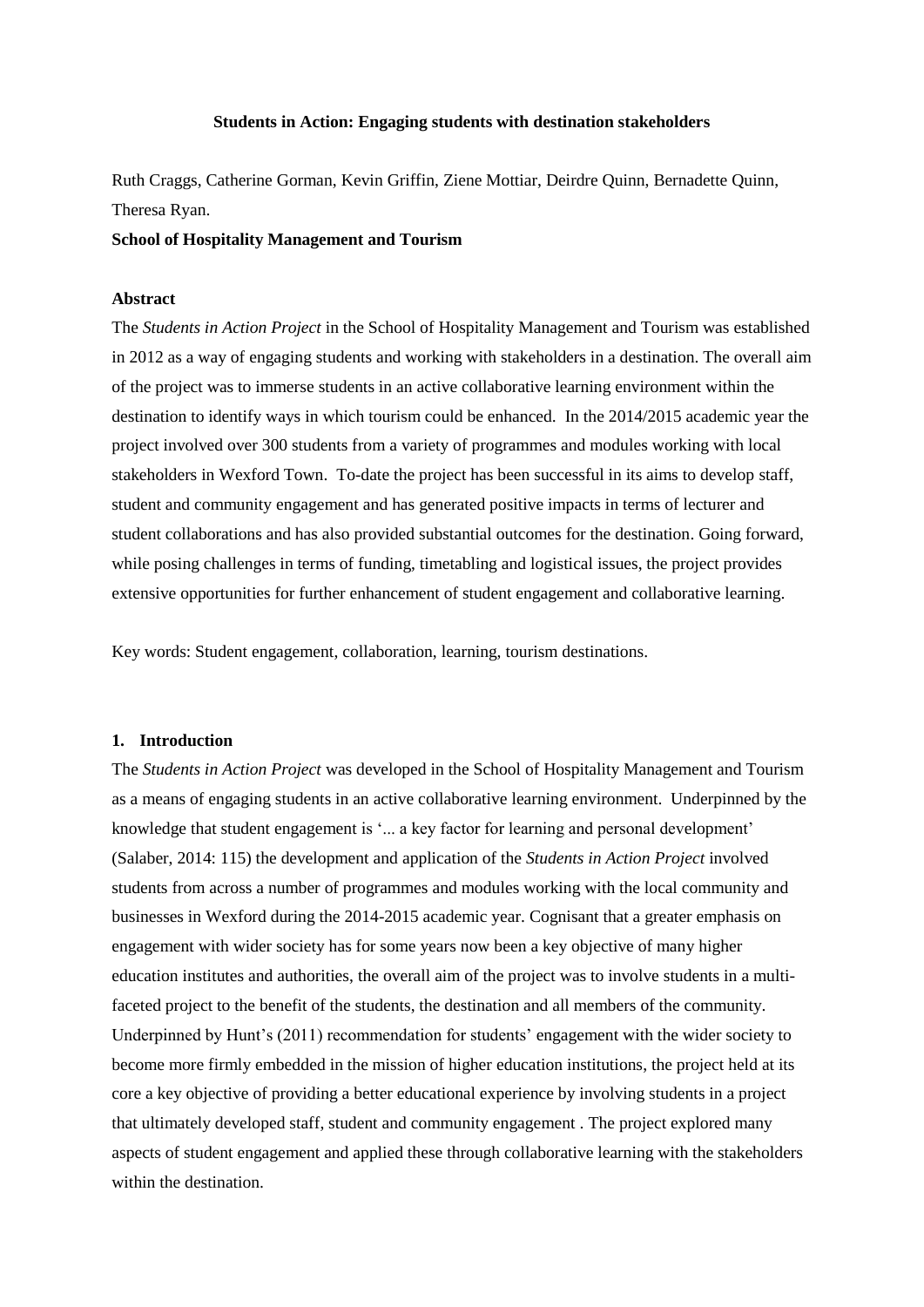#### **2. Outline of the project**

The primary aim of the *Students in Action Project* was to counter what Eyler & Giles (1999) refer to as the isolation of learning from experience through providing students with a real world venue in which they could apply the skills they learned during their course (Owen & Hill, 2011, Bandy, 2014). In doing so, the project aimed to develop both discipline specific and transferable skills. It was a means of building on the work being done individually by a number of lecturers who had through their modules been engaging in field trips on an annual basis, through focusing the attention of a number of modules and programmes on one destination during one academic year. This provided the students with an opportunity to address many issues that the destination was experiencing from a number of different perspectives, and to build on their overall knowledge and skill base. The project was a collaborative approach between lecturers, students and stakeholders and its key objectives are outlined in table 1.

| <b>Students in Action Project 2014/2015</b> |                                                                              |
|---------------------------------------------|------------------------------------------------------------------------------|
| <b>Objective One</b>                        | To offer support to a destination over the course of an academic year in the |
|                                             | form of focused project work and research.                                   |
|                                             |                                                                              |
| <b>Objective Two</b>                        | To provide students with 'real life' experience to enhance their educational |
|                                             | experience and skills                                                        |
| <b>Objective Three</b>                      | To provide a more integrated approach to module assessment across            |
|                                             | programmes                                                                   |
| <b>Objective Four</b>                       | To provide an opportunity for lecturing staff to enhance their knowledge     |
|                                             | and aid the development of new teaching materials and techniques             |

Table 1: Students in Action Project Objectives

#### **2.1 Project stages**

The project involved two phases: Planning and Implementation & Evaluation and each involved a number of key stages as follows:

## **2.1.1 Phase One: Planning**

- $\triangleright$  Stage 1: Selecting a destination, Wexford town (figure 1) was chosen as an appropriate destination for the 2014/2015 academic year based on the key criteria for selection which included:
	- The existence of a strong tourism community
	- Within broad proximity of Dublin and the DIT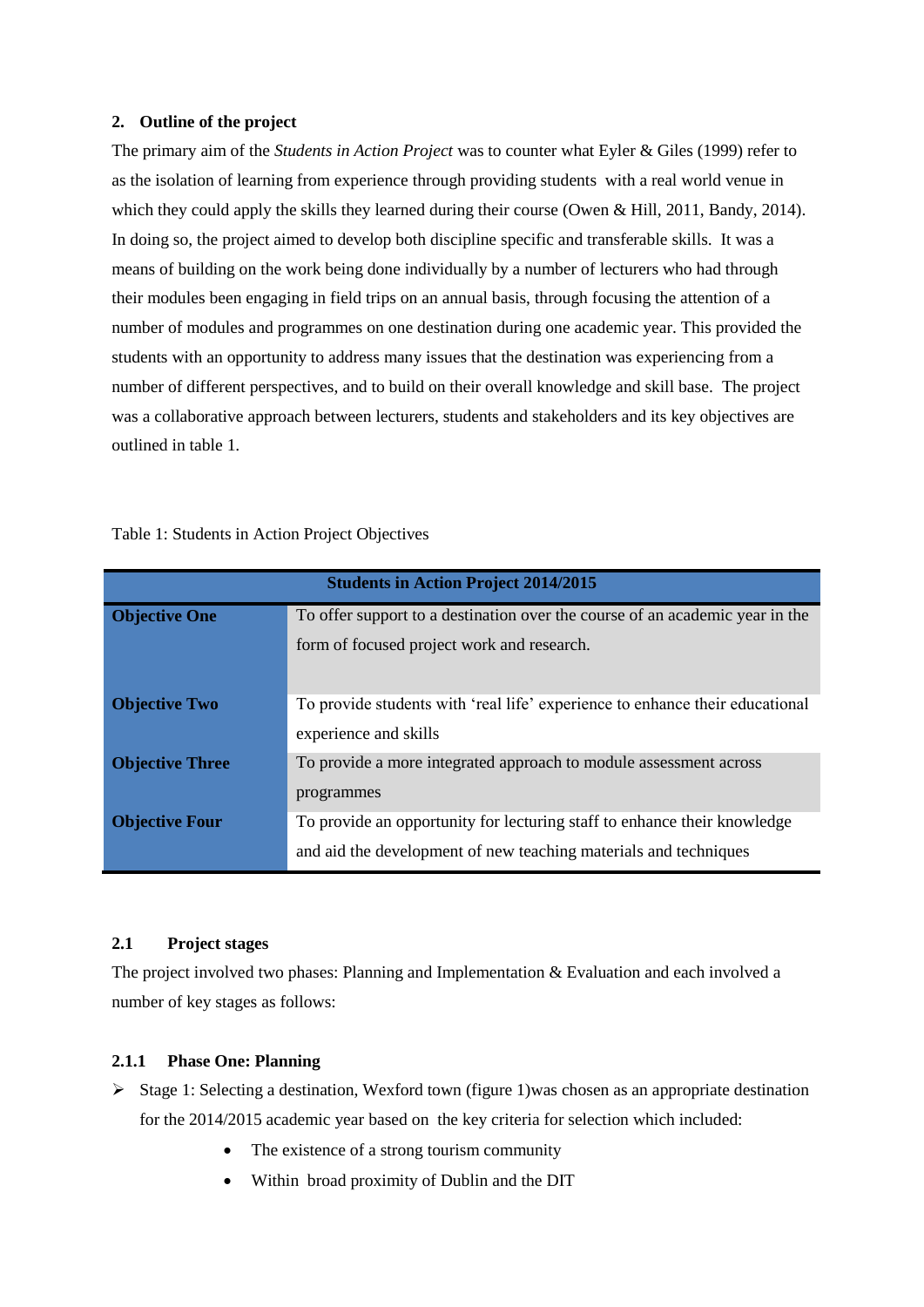Evidence of wide ranging issues relating to tourism and hospitality, thus providing a rich foundation for student assignments and experiences.



Figure 1: Wexford town, the destination chosen for the 2014/2015 project

- $\triangleright$  Stage 2: Initial contact was made to discuss the project and to get agreement for involvement from destination stakeholders. Subsequent to this initial consultation, meetings were undertaken with a variety of stakeholders in the destination this established key points of contact and clear lines of communication.
- $\triangleright$  Stage 3: Core team members sought expressions of interest from fellow lecturers.
- $\triangleright$  Stage 4: Module content, expected learning outcomes and relevancy were explored with a view to complementing all stakeholder requirements. This process was negotiated firstly with the core team outlining the project at a school meeting and subsequently engaging with colleagues on an individual basis as appropriate. The modules that were included in the project were decided on by the core team and the destination stakeholders, and are presented in Figure 2.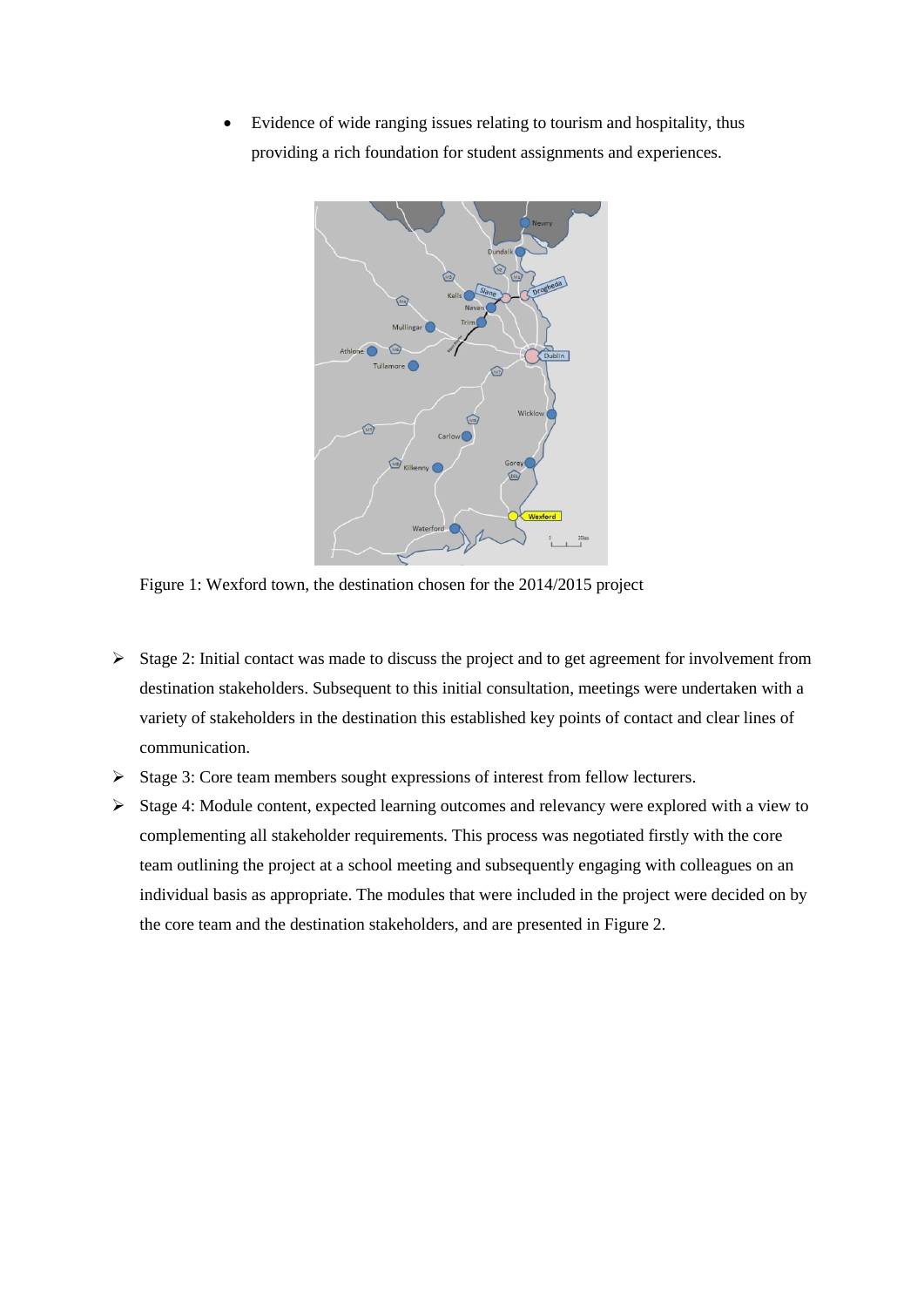

Figure 2: Modules involved in Wexford Students in Action Project 2014/2015

- $\triangleright$  Stage 5: Project refinement leading to a final proposal that was agreed by all involved and was ready for action on commencement of semester one.
- $\triangleright$  Stage 6: Organisation of site visits for each semester with a focus, programme and content pertinent to the different programme groups, the academic timetable and module needs.

#### **2.1.2 Phase Two: Project implementation and evaluation**

- $\triangleright$  Stage 1: Briefing students on the project and module requirements, and field trips. Emphasis was placed on explaining the opportunity for them to make a difference by applying their knowledge to a 'real life' situation. Useful theoretical and industry material links relevant to both the module content and destination were made available through various channels of communication both online and offline.
- $\triangleright$  Stage 2: Students undertook activities in the classroom to prepare them for site visits to Wexford.
- $\triangleright$  Stage 3: Site visits were planned and undertaken. Collaboration between the lecturers and the destination stakeholders was essential to their execution and success. Content varied according to requirements but generally involved the provision of short talks and presentations by tourism and hospitality stakeholders (figure 3) followed by visits to relevant sites and/or meetings with appropriate individuals or businesses (figure 4). Time was provided for specific module and assignment work to be undertaken and students were also provided with free time during which they were encouraged to wander and explore the destination, to get a 'feel' for the place and to engage with local people.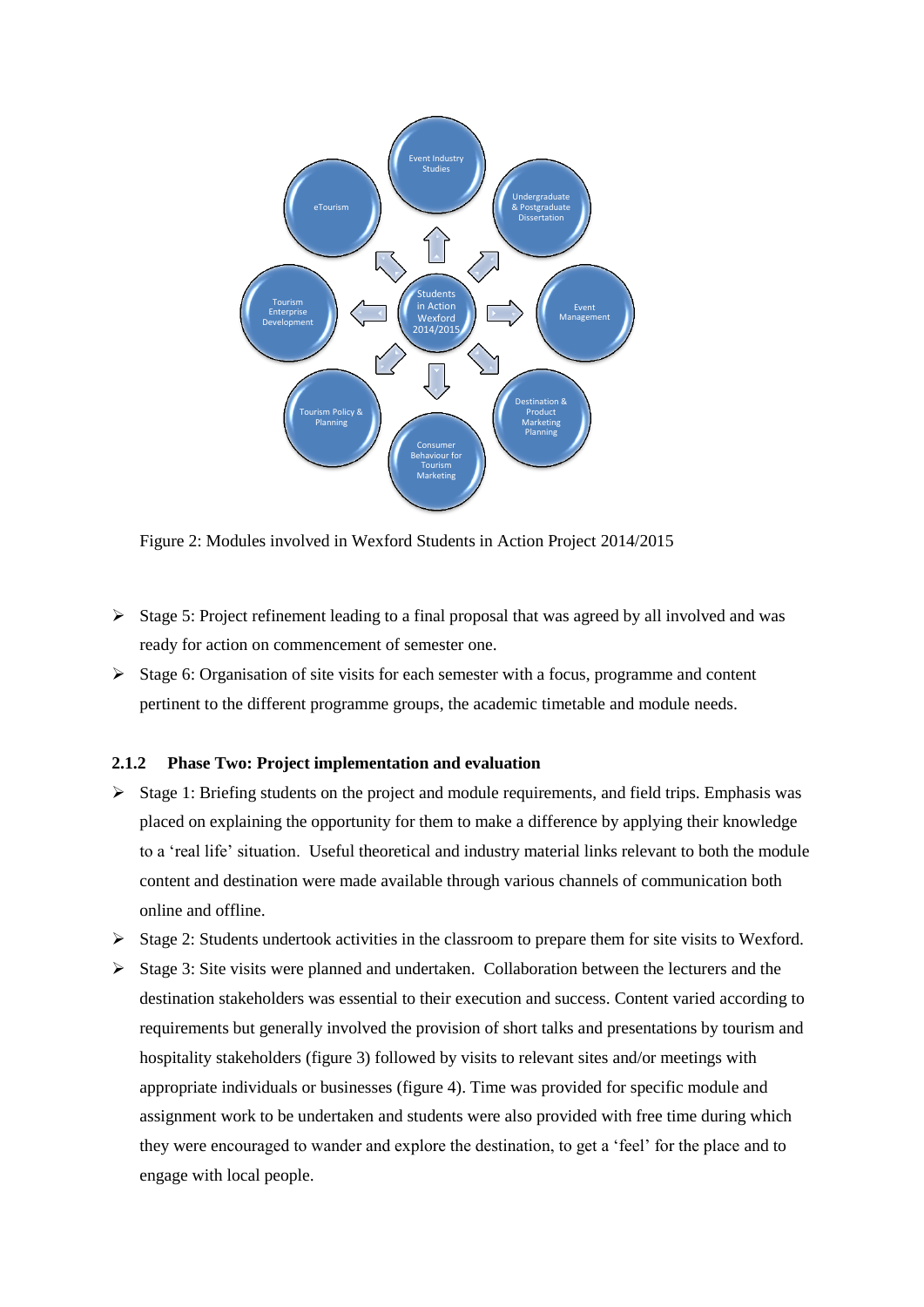

Figure 3: Student briefings by key stakeholders in Wexford



Figure 4: Students on a site visit in Wexford

- $\triangleright$  Stage 4: Reflection on and continued engagement with the destination through assignment and dissertation completion and submission.
- Stage 5: Co-ordination of students' assignments and key recommendations. Individual evaluation process with students on completion of each module.
- Stage 6: Dissemination of findings at a feedback event at the National Heritage Park, Wexford. Formal presentation of students' findings to Wexford stakeholders using a range of media; poster presentations, reports, oral presentation and videos (figures 5 and 6 show photographs taken at the feedback session with examples of the posters and presentation). The posters generated through student work will be on display in the National Heritage Park, Wexford.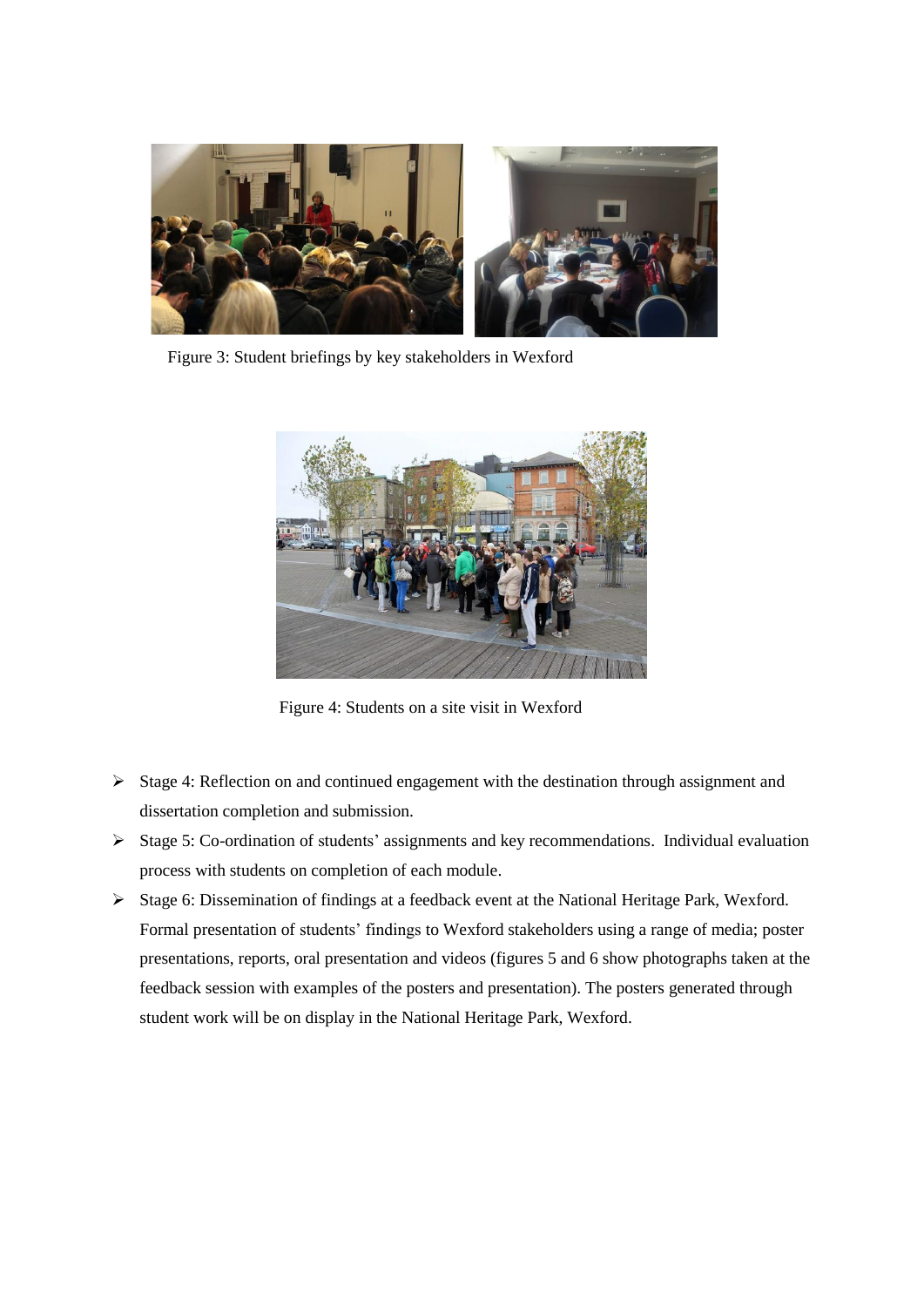



Figure 5: Poster presentation Figure 6: Students presenting their findings

The event was attended by a number of members of the County Wexford Age Equality Network who took part in the *Students in Action Project* (figure 7).



Figure 7: Members of the County Wexford Age Equality Network attending the feedback event in Wexford.

 $\triangleright$  Stage 7: Student Awards event to congratulate students who achieved excellence in their contribution to the project. The lecturer of each participating module nominated a group or individual based on their assignment work and the students were presented with a certificate in recognition of their achievement (figure 8).



Figure 8: Students in Action Award Ceremony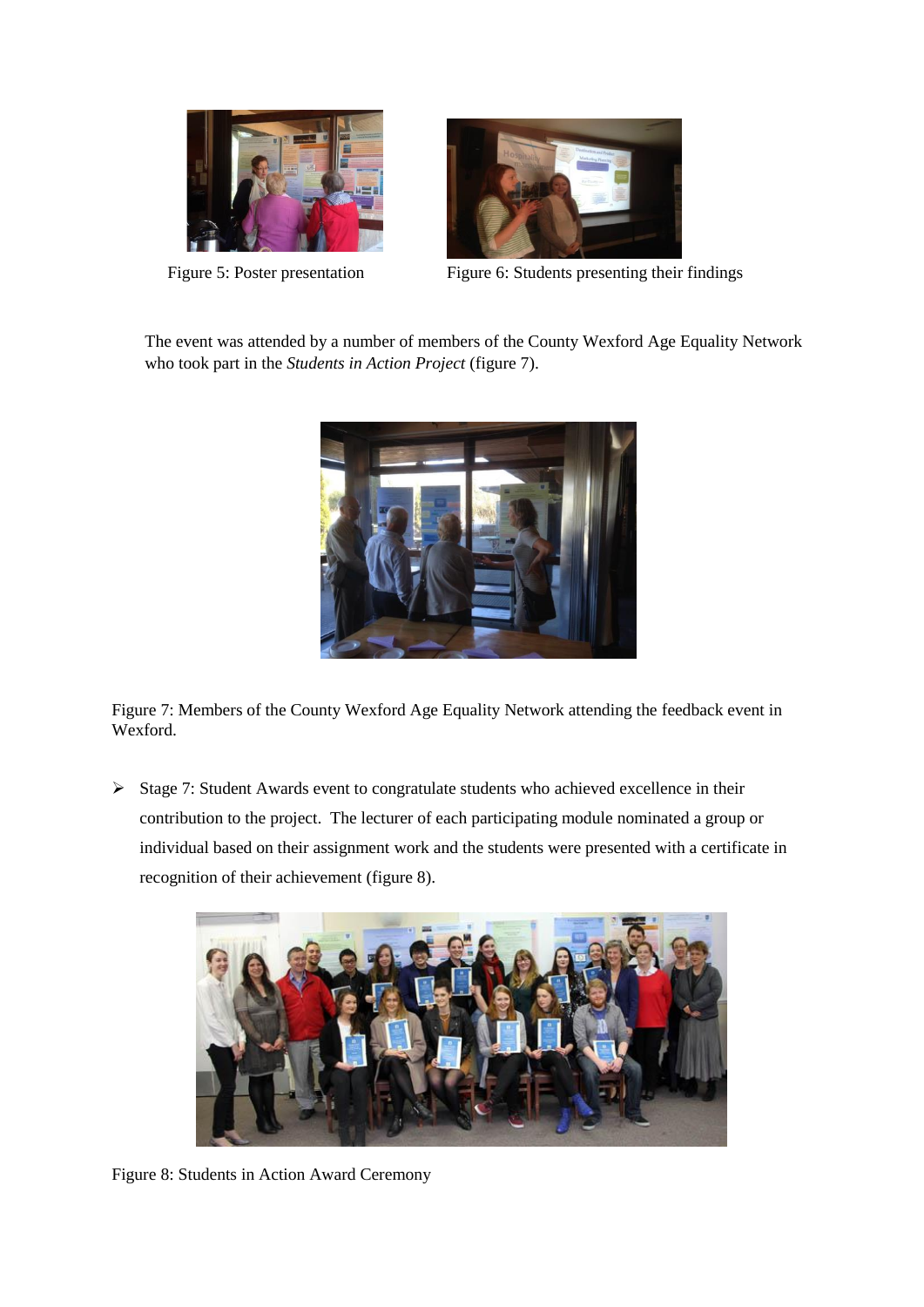#### **3. Community Participation**

Community participation embracing the DIT Students Learning with Communities initiative formed the basis of assessment for the Destination and Product Marketing Planning module. Two student cohorts followed this module which involved collaboration with the County Wexford Age Equality Network and Wexford Local Development (WLD). In order to undertake the assignment which specified engagement with senior members of the community, a series of focus groups between the students and the member of the network were undertaken during a site visit to Wexford in February 2015. Input from the senior group influenced the output of this module and contributed towards intergenerational engagement as well as fulfilling the learning outcomes. The Age Equality Network/ WLD and the selected students received a DIT SLWC award for their work in April, and resulted in very positive feedback from both students, Wexford Local Development and the Age Equality Network. A conference paper is currently being prepared building on this collaboration.



Figure 9:L to R: Dr. Noel O Connor, Director, Student Services, DIT, Sarah Lawler, B.Sc in Tourism Marketing, Sean Kinsella, County Wexford Age Equality Network, Rachel Lennon, B.Sc in Tourism Marketing

#### **4. Evaluation and Conclusions**

The feedback session was an opportunity to gather all stakeholders together in order to highlight the project outcomes, disseminate the findings, and bring the project to a conclusion. The event was held in the Heritage Park in Co. Wexford where refreshments were available to attendees who could examine the posters and attend a presentation of students' findings. This was followed by a question and answer session and members of the Wexford community also took the opportunity to thank the students for their work and to comment on the quality and extent of what had been achieved.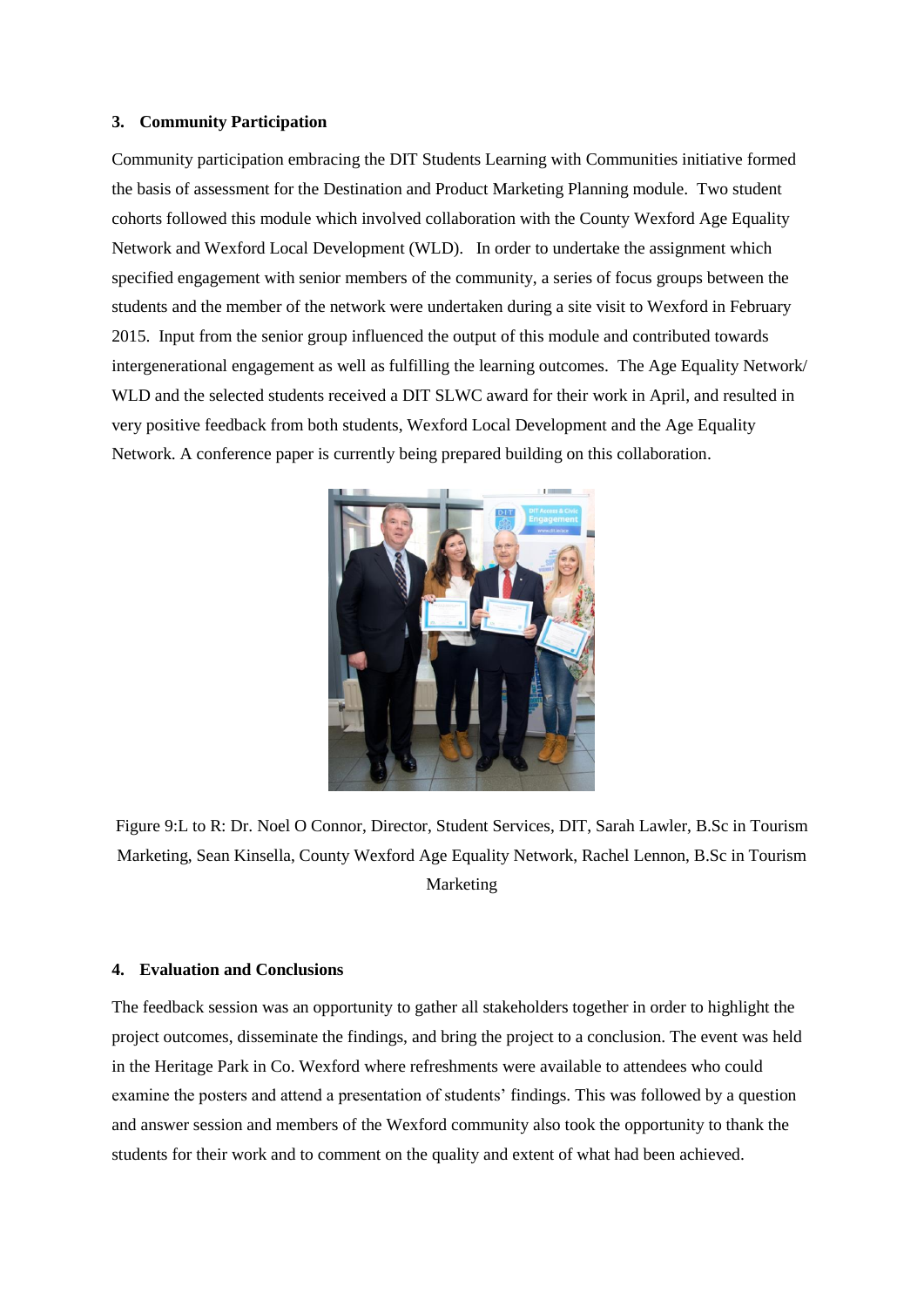An individual evaluation process took place with the students on completion of each module through institutional quality assurance measures. In addition more extensive feedback has been sought from students in both verbal and written forms with a view to building on the experience and addressing challenges going forward. Findings from this research indicate that student engagement projects and research can help students to deepen their understanding of course content and enable them to integrate knowledge and theory with practice. Indeed, some DIT students reported that they '*felt more involved than [with] other assessments',* and liked the fact that *'it was based on real life situations and could actually have an effect on people's lives'* and that they *'… got to interact with the community and get their views and opinions'*

Other benefits for students include the development of transferable skills and the application of various types of skills, for example, critical thinking, reflective practice and problem solving. This is particularly pertinent for final year UG students and PG students, where the project or research may require higher level thinking. Alternatively, for first year UG students, community engagement projects and research can provide a good introduction to a topic or issue, motivate students and enhance their skills in working collaboratively. Finally, engagement projects provide enjoyable experiences for students beyond the classroom and an alternative assessment to a typical essay, report or group project.

Community benefits include collaborative learning with students, improved relationships with the college, the opportunity to educate future professionals about community needs, knowledge exchange and a useable end-product for the community, i.e. research reports, idea generation and problem solving. Community stakeholders have been found to value the enthusiasm, expertise and ideas of students and they explicitly identify the benefits they gain from the project outputs. Furthermore, community stakeholders can help throughout the project in a dynamic way, developing project and assessment ideas with academic staff to create a useable end-product for their community and gain increased access to college resources.

#### **5. Future of the Project**

The *Students in Action Project* has succeeded in its objectives of engaging students in an active collaborative learning environment and has generated positive impacts in terms of lecturer and student collaborations and has also provided substantial outcomes for the destination. A key challenge going forward for the project is finding suitable partners for collaboration. In order to be successful the project requires all stakeholders to be totally committed and it is imperative that partners are found in destinations and communities that want to work with students, and where there is scope for collaboration and engagement. The project also has a number of challenges in relation to matching course content with the project and in relation to funding and timetabling issues. Despite these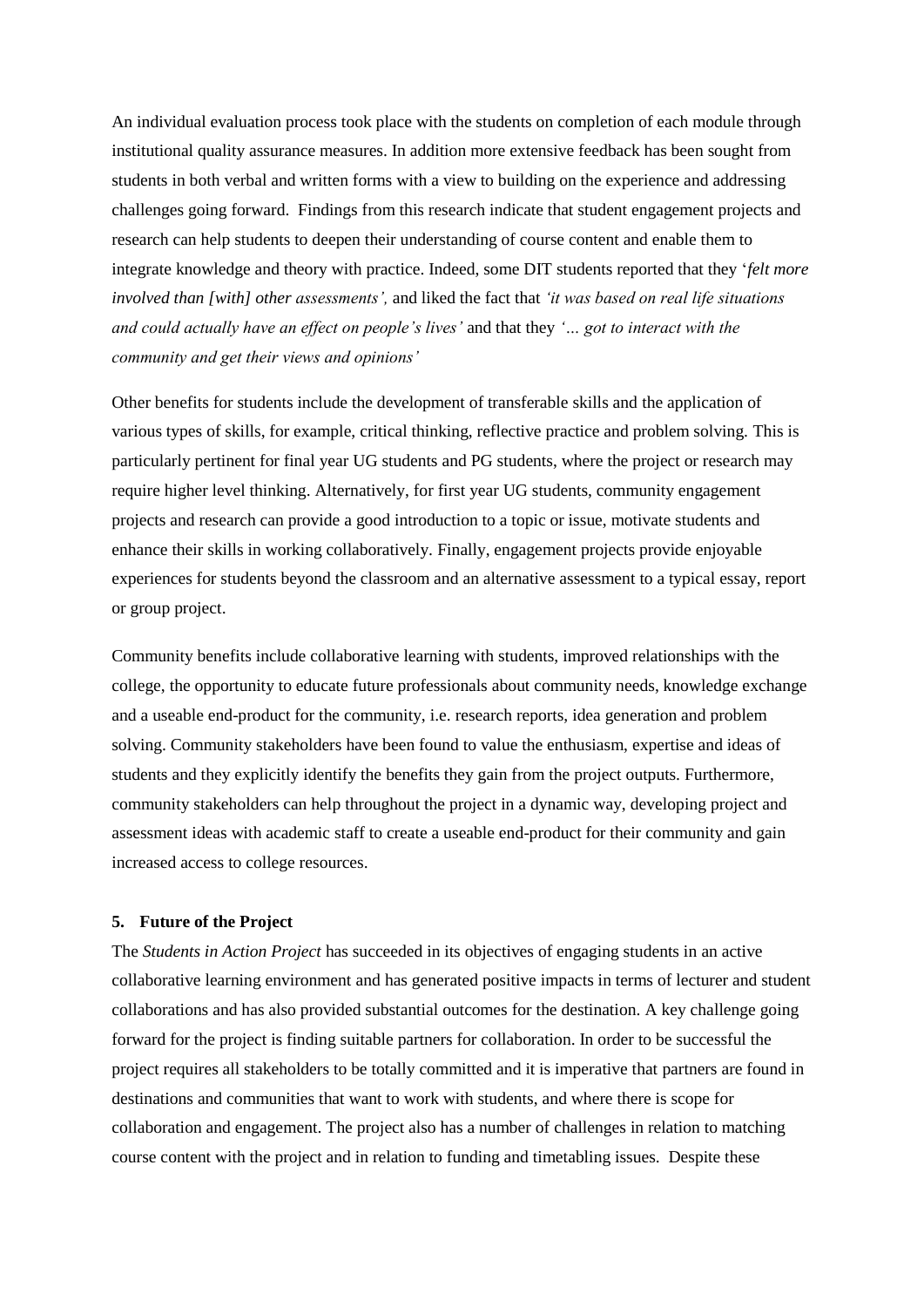challenges, the *Students in Action* team have already begun plans for the 2015/2016 academic year and have made initial contact with key stakeholders at a destination, who are eager to be part of the project and discussions are currently taking place in relation to taking the project forward.

# **6. Recommendations to the DIT**

Key recommendations include:

- Greater support in terms of funding for projects such as the *Students in Action* that encourage and develop greater student engagement*.*
- Increased support for developing opportunities for cross-collaboration both within and across colleges and schools.
- Greater recognition and support for colleagues involved in such projects, much of which encompasses a great deal of organisation and development beyond the scope of timetabled work.
- Embedding a particular emphasis on the building of relationships with stakeholders so that the achievements of the present can be maximised into the future and across projects
- Employ a more structured approach to orienting students to the varied project locations.

# **7. Dissemination activities**

To-date the project has achieved the following:

- Dissemination of findings with key stakeholders at an event held in the Heritage Park in Co. Wexford.
- Dissemination of findings and award ceremony in DIT Cathal Brugha Street.
- Publications:
	- Craggs, R., Gorman, C. Griffin, K. Mottiar, Z. Quinn, B. & Ryan, T. (2015) '*Collaborative learning in a 'real-world' destination*: *Student perceptions of their learning outcomes'* Paper presented at the 2014 ATHE Conference: CO-CREATION IN TOURISM TEACHING & LEARNING. 4th-5th December 2014 at The Royal Society of Edinburgh **.**
	- Craggs, R., Gorman, C. Griffin, K. Mottiar, Z. Quinn, B. & Ryan, T. (2015 Forthcoming) 'Students in Action', a destination-based learning approach to student engagement in Benckendorff, P. & Zehrer, A. (Eds.) International Handbook of Teaching & Learning in Tourism, Edward Elgar.
- Further planned outputs
	- $\triangleright$  A conference paper on the collaboration with the County Wexford Age Equality Network and Wexford Local Development (WLD) is currently being developed.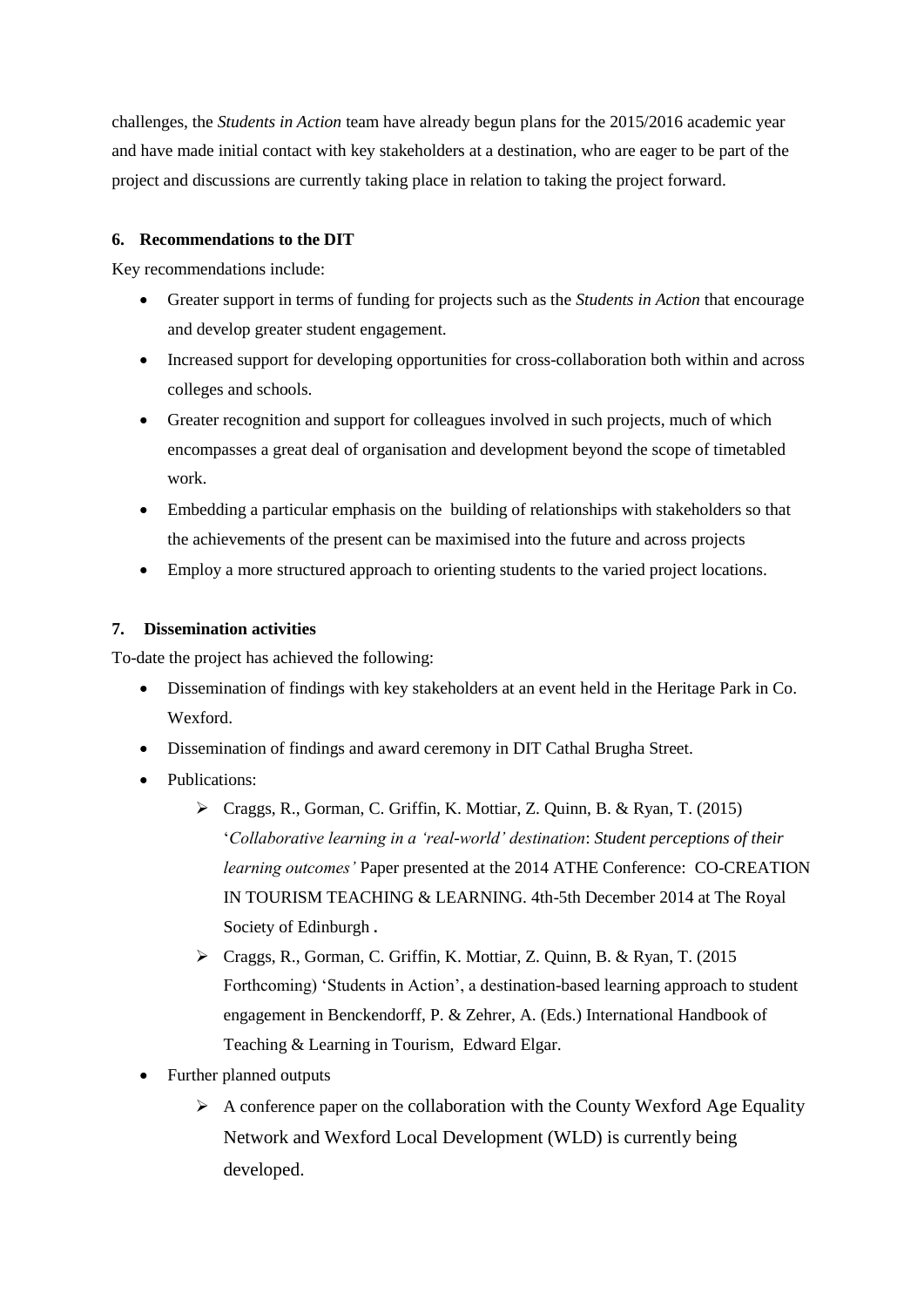$\triangleright$  Research is currently being undertaken with students who have been involved in the project. The findings of this research will be used as the basis of a paper for publication in an international peer reviewed journal in the area of Tourism Education.